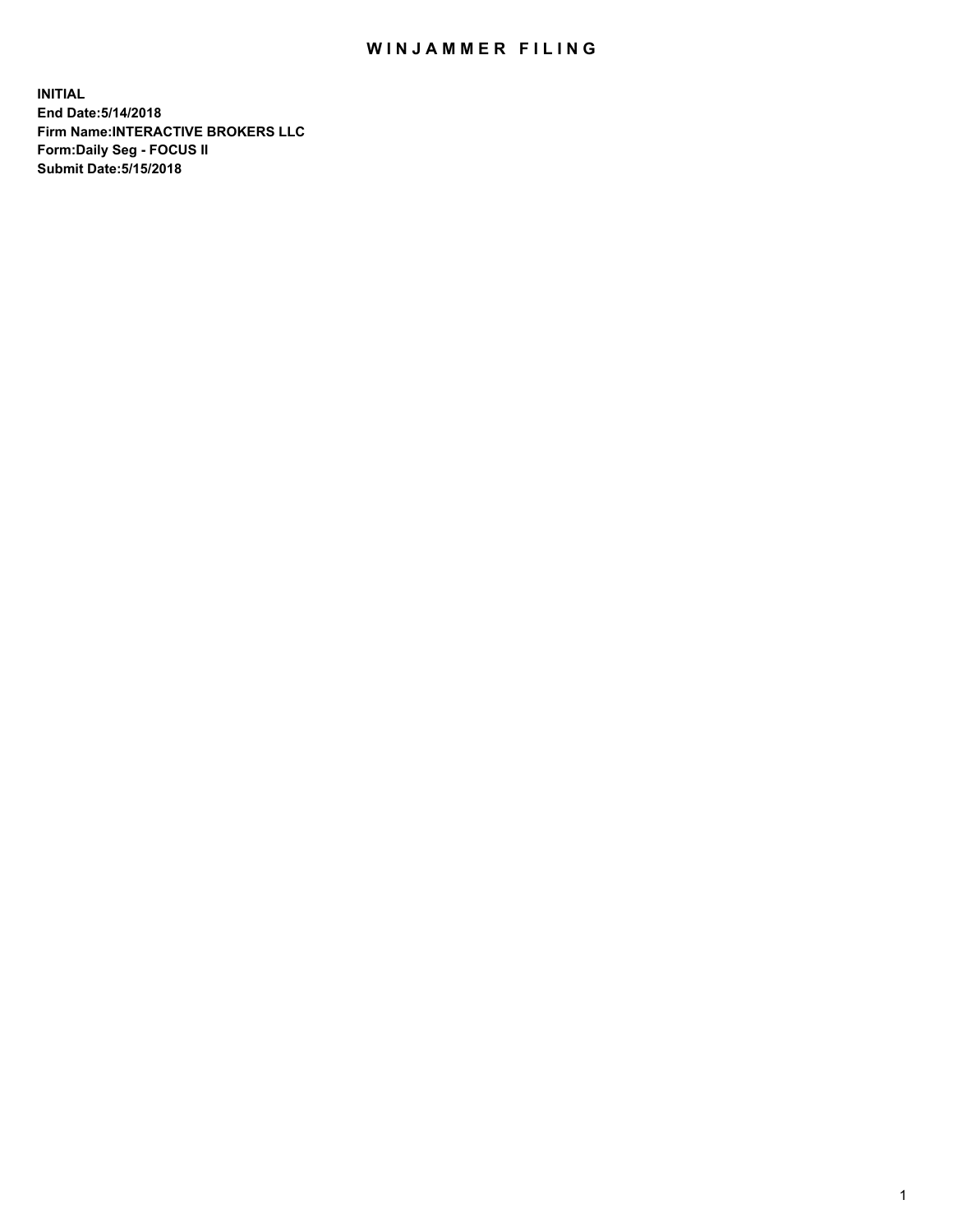## **INITIAL End Date:5/14/2018 Firm Name:INTERACTIVE BROKERS LLC Form:Daily Seg - FOCUS II Submit Date:5/15/2018 Daily Segregation - Cover Page**

| Name of Company<br><b>Contact Name</b><br><b>Contact Phone Number</b><br><b>Contact Email Address</b>                                                                                                                                                                                                                          | <b>INTERACTIVE BROKERS LLC</b><br><b>James Menicucci</b><br>203-618-8085<br>jmenicucci@interactivebrokers.c<br>om |
|--------------------------------------------------------------------------------------------------------------------------------------------------------------------------------------------------------------------------------------------------------------------------------------------------------------------------------|-------------------------------------------------------------------------------------------------------------------|
| FCM's Customer Segregated Funds Residual Interest Target (choose one):<br>a. Minimum dollar amount: ; or<br>b. Minimum percentage of customer segregated funds required:% ; or<br>c. Dollar amount range between: and; or<br>d. Percentage range of customer segregated funds required between: % and %.                       | $\overline{\mathbf{0}}$<br>0<br>155,000,000 245,000,000<br>00                                                     |
| FCM's Customer Secured Amount Funds Residual Interest Target (choose one):<br>a. Minimum dollar amount: ; or<br>b. Minimum percentage of customer secured funds required:%; or<br>c. Dollar amount range between: and; or<br>d. Percentage range of customer secured funds required between: % and %.                          | $\overline{\mathbf{0}}$<br>0<br>80,000,000 120,000,000<br>00                                                      |
| FCM's Cleared Swaps Customer Collateral Residual Interest Target (choose one):<br>a. Minimum dollar amount: ; or<br>b. Minimum percentage of cleared swaps customer collateral required:% ; or<br>c. Dollar amount range between: and; or<br>d. Percentage range of cleared swaps customer collateral required between:% and%. | $\overline{\mathbf{0}}$<br>$\overline{\mathbf{0}}$<br>00<br>0 <sub>0</sub>                                        |

Attach supporting documents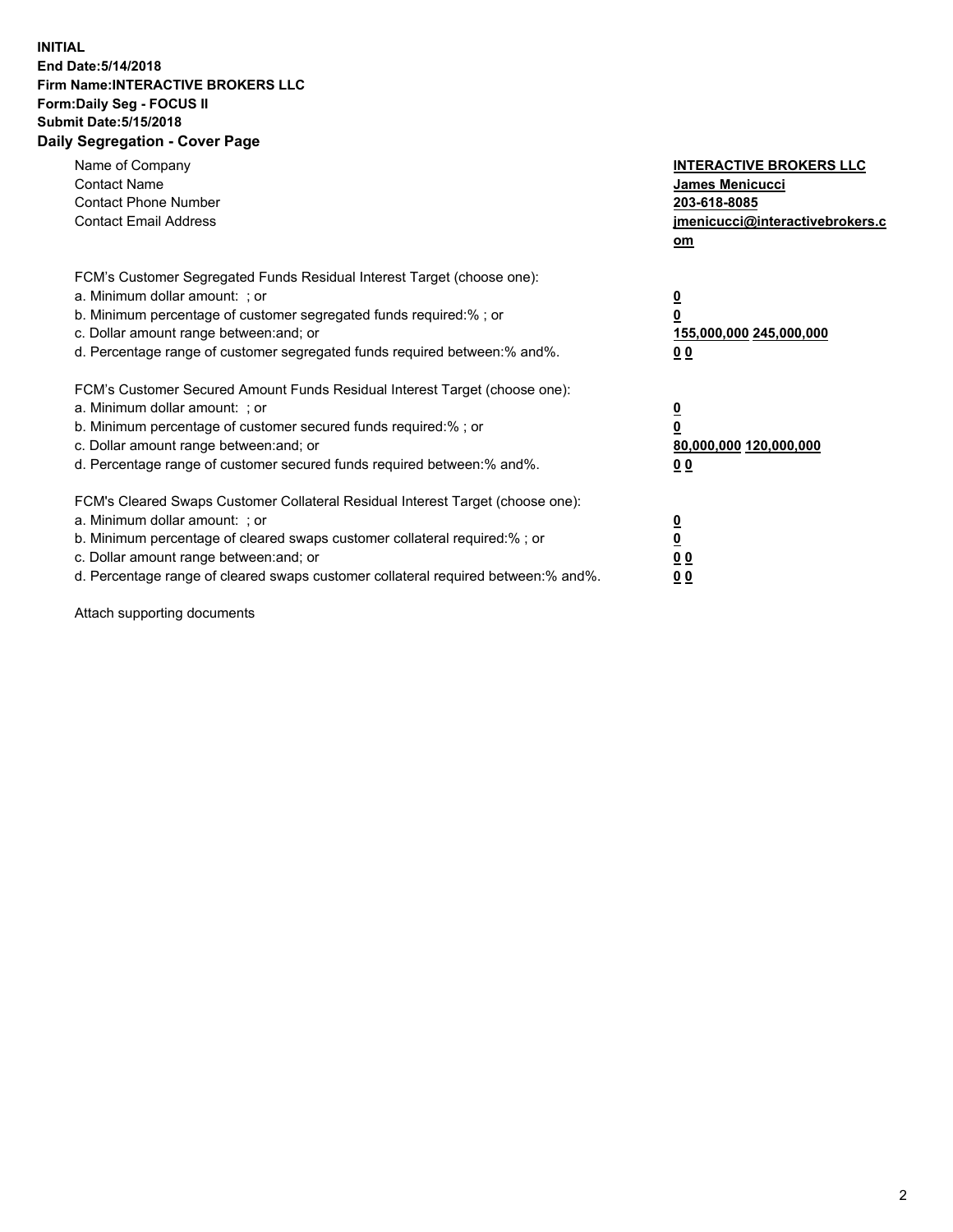## **INITIAL End Date:5/14/2018 Firm Name:INTERACTIVE BROKERS LLC Form:Daily Seg - FOCUS II Submit Date:5/15/2018 Daily Segregation - Secured Amounts**

|                | Daily Jegregation - Jeculed Aniounts                                                        |                                   |
|----------------|---------------------------------------------------------------------------------------------|-----------------------------------|
|                | Foreign Futures and Foreign Options Secured Amounts                                         |                                   |
|                | Amount required to be set aside pursuant to law, rule or regulation of a foreign            | $0$ [7305]                        |
|                | government or a rule of a self-regulatory organization authorized thereunder                |                                   |
| 1.             | Net ledger balance - Foreign Futures and Foreign Option Trading - All Customers             |                                   |
|                | A. Cash                                                                                     | 445,225,817 [7315]                |
|                | B. Securities (at market)                                                                   | $0$ [7317]                        |
| 2.             | Net unrealized profit (loss) in open futures contracts traded on a foreign board of trade   | 8,020,924 [7325]                  |
| 3.             | Exchange traded options                                                                     |                                   |
|                | a. Market value of open option contracts purchased on a foreign board of trade              | 257,773 [7335]                    |
|                | b. Market value of open contracts granted (sold) on a foreign board of trade                | -33,939 [7337]                    |
| 4.             | Net equity (deficit) (add lines 1.2. and 3.)                                                | 453,470,575 [7345]                |
| 5.             | Account liquidating to a deficit and account with a debit balances - gross amount           | 2,417 [7351]                      |
|                | Less: amount offset by customer owned securities                                            | 0 [7352] 2,417 [7354]             |
| 6.             | Amount required to be set aside as the secured amount - Net Liquidating Equity              | 453,472,992 [7355]                |
|                | Method (add lines 4 and 5)                                                                  |                                   |
| 7.             | Greater of amount required to be set aside pursuant to foreign jurisdiction (above) or line | 453,472,992 [7360]                |
|                | 6.                                                                                          |                                   |
|                | FUNDS DEPOSITED IN SEPARATE REGULATION 30.7 ACCOUNTS                                        |                                   |
| $\mathbf{1}$ . | Cash in banks                                                                               |                                   |
|                | A. Banks located in the United States                                                       | 94,979,044 [7500]                 |
|                | B. Other banks qualified under Regulation 30.7                                              | 0 [7520] 94,979,044 [7530]        |
| 2.             | Securities                                                                                  |                                   |
|                | A. In safekeeping with banks located in the United States                                   | 371,353,780 [7540]                |
|                | B. In safekeeping with other banks qualified under Regulation 30.7                          | 0 [7560] 371,353,780 [7570]       |
| 3.             | Equities with registered futures commission merchants                                       |                                   |
|                | A. Cash                                                                                     | $0$ [7580]                        |
|                | <b>B.</b> Securities                                                                        | $0$ [7590]                        |
|                | C. Unrealized gain (loss) on open futures contracts                                         | $0$ [7600]                        |
|                | D. Value of long option contracts                                                           | $0$ [7610]                        |
|                | E. Value of short option contracts                                                          | 0 [7615] 0 [7620]                 |
| 4.             | Amounts held by clearing organizations of foreign boards of trade                           |                                   |
|                | A. Cash                                                                                     | $0$ [7640]                        |
|                | <b>B.</b> Securities                                                                        | $0$ [7650]                        |
|                | C. Amount due to (from) clearing organization - daily variation                             | $0$ [7660]                        |
|                | D. Value of long option contracts                                                           | $0$ [7670]                        |
|                | E. Value of short option contracts                                                          | 0 [7675] 0 [7680]                 |
| 5.             | Amounts held by members of foreign boards of trade                                          |                                   |
|                | A. Cash                                                                                     | 103,629,541 [7700]                |
|                | <b>B.</b> Securities                                                                        | $0$ [7710]                        |
|                | C. Unrealized gain (loss) on open futures contracts                                         | 3,345,979 [7720]                  |
|                | D. Value of long option contracts                                                           | 257,773 [7730]                    |
|                | E. Value of short option contracts                                                          | -33,939 [7735] 107,199,354 [7740] |
| 6.             | Amounts with other depositories designated by a foreign board of trade                      | 0 [7760]                          |
| 7.             | Segregated funds on hand                                                                    | $0$ [7765]                        |
| 8.             | Total funds in separate section 30.7 accounts                                               | 573,532,178 [7770]                |
| 9.             | Excess (deficiency) Set Aside for Secured Amount (subtract line 7 Secured Statement         | 120,059,186 [7380]                |
|                | Page 1 from Line 8)                                                                         |                                   |
| 10.            | Management Target Amount for Excess funds in separate section 30.7 accounts                 | 80,000,000 [7780]                 |
| 11.            | Excess (deficiency) funds in separate 30.7 accounts over (under) Management Target          | 40,059,186 [7785]                 |
|                |                                                                                             |                                   |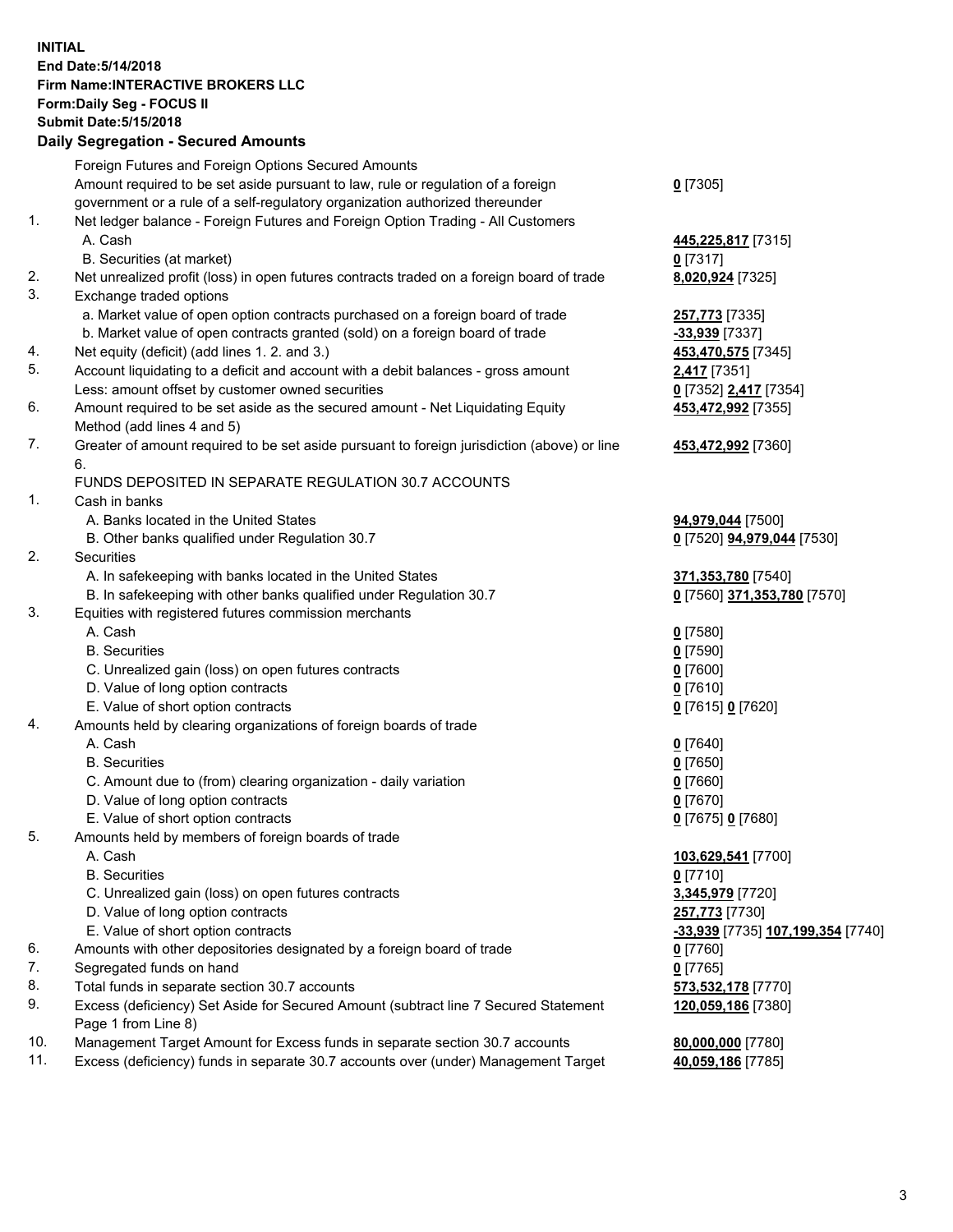**INITIAL End Date:5/14/2018 Firm Name:INTERACTIVE BROKERS LLC Form:Daily Seg - FOCUS II Submit Date:5/15/2018 Daily Segregation - Segregation Statement** SEGREGATION REQUIREMENTS(Section 4d(2) of the CEAct) 1. Net ledger balance A. Cash **4,074,682,441** [7010] B. Securities (at market) **0** [7020] 2. Net unrealized profit (loss) in open futures contracts traded on a contract market **45,330,459** [7030] 3. Exchange traded options A. Add market value of open option contracts purchased on a contract market **175,658,795** [7032] B. Deduct market value of open option contracts granted (sold) on a contract market **-179,101,882** [7033] 4. Net equity (deficit) (add lines 1, 2 and 3) **4,116,569,813** [7040] 5. Accounts liquidating to a deficit and accounts with debit balances - gross amount **157,529** [7045] Less: amount offset by customer securities **0** [7047] **157,529** [7050] 6. Amount required to be segregated (add lines 4 and 5) **4,116,727,342** [7060] FUNDS IN SEGREGATED ACCOUNTS 7. Deposited in segregated funds bank accounts A. Cash **539,981,747** [7070] B. Securities representing investments of customers' funds (at market) **2,661,647,376** [7080] C. Securities held for particular customers or option customers in lieu of cash (at market) **0** [7090] 8. Margins on deposit with derivatives clearing organizations of contract markets A. Cash **21,842,817** [7100] B. Securities representing investments of customers' funds (at market) **1,095,500,494** [7110] C. Securities held for particular customers or option customers in lieu of cash (at market) **0** [7120] 9. Net settlement from (to) derivatives clearing organizations of contract markets **4,832,697** [7130] 10. Exchange traded options A. Value of open long option contracts **175,923,357** [7132] B. Value of open short option contracts **-179,166,895** [7133] 11. Net equities with other FCMs A. Net liquidating equity **0** [7140] B. Securities representing investments of customers' funds (at market) **0** [7160] C. Securities held for particular customers or option customers in lieu of cash (at market) **0** [7170] 12. Segregated funds on hand **0** [7150] 13. Total amount in segregation (add lines 7 through 12) **4,320,561,593** [7180] 14. Excess (deficiency) funds in segregation (subtract line 6 from line 13) **203,834,251** [7190] 15. Management Target Amount for Excess funds in segregation **155,000,000** [7194] **48,834,251** [7198]

16. Excess (deficiency) funds in segregation over (under) Management Target Amount Excess

4